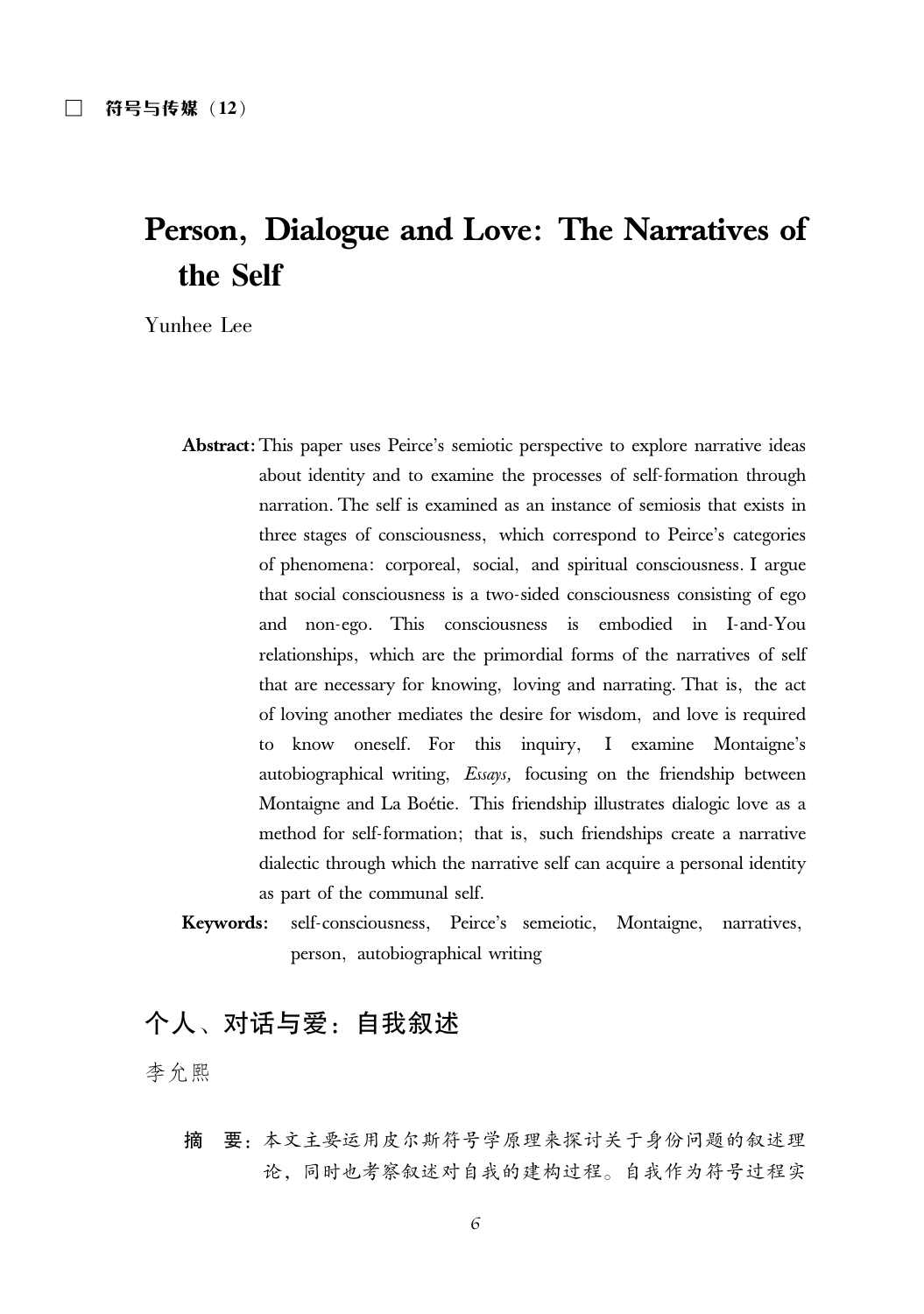体存在于意识的三个阶段,正好对应皮尔斯的三个现象范畴: 肉体、社会与精神意识。笔者认为社会意识是一种双面的意识, 由自我与非自我构成, 该种意识通过"我和你"的关系得到体 现。这种关系是自我叙述的基本模式,是了解、爱与叙述的基 础。也即是说,爱别人的行为调节人对智慧的欲望,要了解自 我则必须有爱。基于这个问题,笔者试图探讨蒙田的自传性作 品《随笔录》, 主要关注蒙田与埃蒂安 · 德拉博埃蒂间的友谊。 这段友谊阐明了对话性的爱是一种构建自我的方式。也就是说, 这种友谊创造了一种叙述话语。叙述自我通过这一话语能够获 得个人身份,而这一个人身份则是群体自我的一部分。

关键词: 自我意识, 皮尔斯符号学, 蒙田, 叙述, 个人, 自传性作品 **DOI**: 10, 13760/b, cnki, sam, 201601002

A person is in truth like a cluster of stars, which appears to be one star when viewed with the naked eye, but which scanned with the telescope of scientific psychology is found on the one hand to be multiple within itself, and on the other hand to have no absolute demarcation from a neighbouring condensation

 $-C. S. Peirce<sup>①</sup>$ 

# **I.** Postclassical Narratology and the Self

David Herman described postclassical narratology as a triangulation of narrative, media and mind (2010, p. 139). Alternative names for postclassical narratology are cognitive narratology and transmedial narratology. Both approaches extend narrative inquiry from structural narratives to dynamic narratives that represent both the mind and real-life experiences across different media. Accordingly, postclassical narratology is not limited to literary or verbal narratives and can examine not only the narrative representation of words, images and actions, but also those of the mind and lived experience.

In this respect, postclassical narratology concerns the interrelationship between the internal world and the external world. The basic premise of this approach is that narratives are the semiotic representation of the internal world projected onto the

<sup>1</sup> Ouoted in De Waal (2013, p. 155).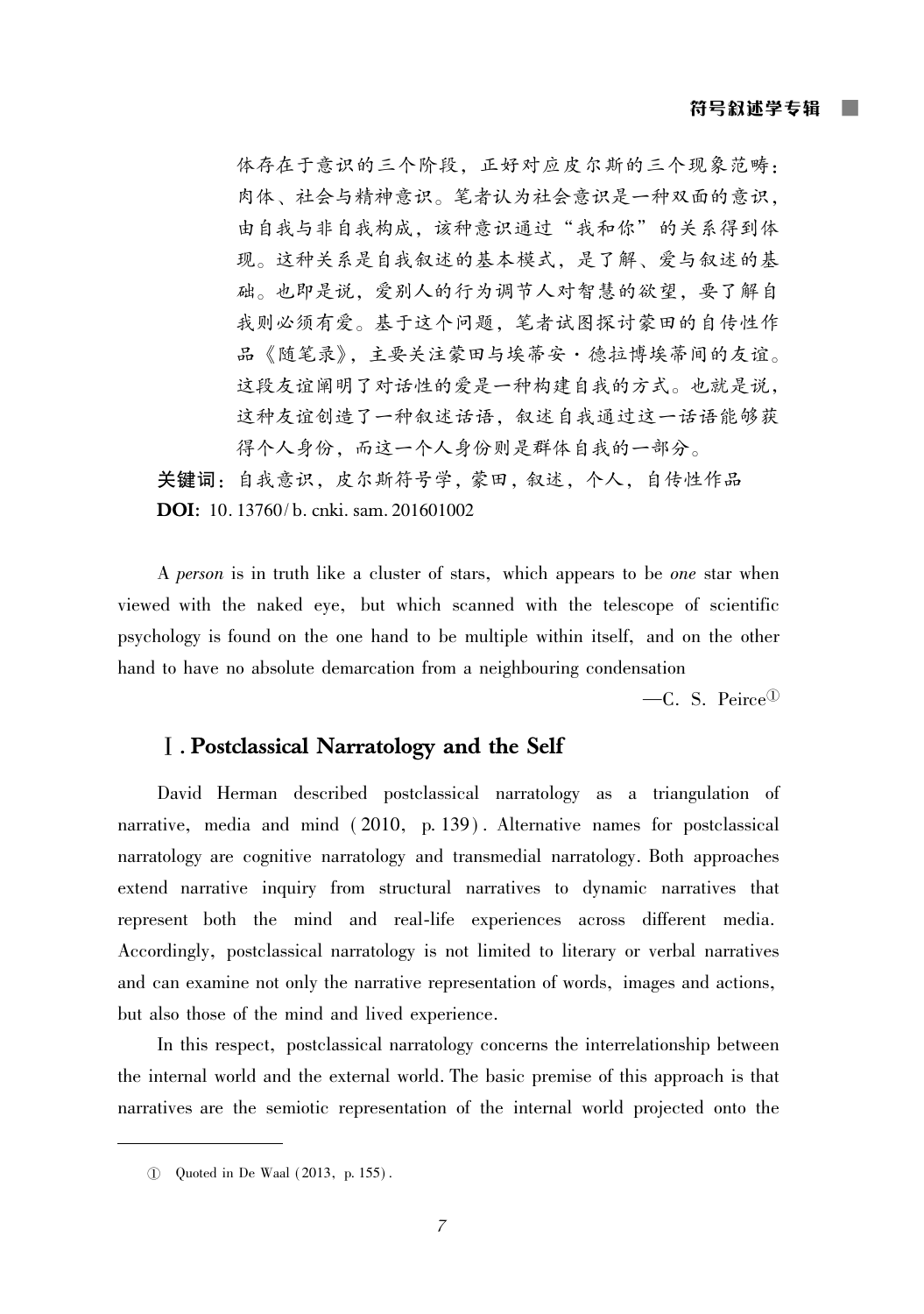external world. Thus, the narrative representation of a storyworld is analogous to the real world as mediated by the human mind. The human mind is a medium through which the external world is represented to the internal world. That is, the internal world of fancy and the external world of fact are paired: appearance and truth, thought and language, the mind and narrative are all mediated by the human mind. From the internal world we acquire the self and from the external world we acquire the mind, which in postclassical narratology are called identity and alterity, respectively (cf. Fludernik, 2007, pp. 260 - 273). Narrative structure is not separate from narrative fact; rather, it is the representation of the mind, the inner world, which, semiotically speaking, is constituted of the self, mind, and person. This view is analogous to Peirce's objective idealism<sup> $\mathbb{D}$ </sup>, which views the world from an anthropomorphic perspective, producing diagrammatic thinking. In this approach, the human interpreting mind connects the internal and external worlds. This view should not be confused with an anthropocentric view, which rejects any dialogic or dialectic relation between the two systems. An anthropomorphic perspective means that the narrative structure representing the mind shapes our understanding of who we are through social interactions, which thus become who we are. Thus, narrative is not simply a cognitive instrument, but a modelling system through which we acquire the self. In this sense, narrative is a starting point from which the possibility of a particular personal identity can be actualised through narratives of the self.

In line with this direction in narrative inquiry. I investigate the narrative process of self-formation, examining how personal identity is attained through the transition of the narrative self to the moral self. This is associated with the evolution of community, the use of narrative techniques involving first-person perspective and dialogic love, and so-called friendships. Specifically, to understand personal identity, or personhood, this study uses a first-person perspective based on the Peircean semiotic approach and cites dialogic love as a cognitive instrument that leads to knowing one's self and others. I analyse the themes of love and friendship in the autobiographical writings of Montaigne, particularly his *Essays*, which show how

<sup>1)</sup> Peirce's idea of objective idealism on evolution is unlike that of other evolutionists in the sense that "rather than taking matter as primordial and mind a modification of it, he takes mind as primordial and holds that matter is a modification of mind", viewing matter as in effect the same as mind, but with a difference of degree of habit formation. (De Waal, 2013, p. 151)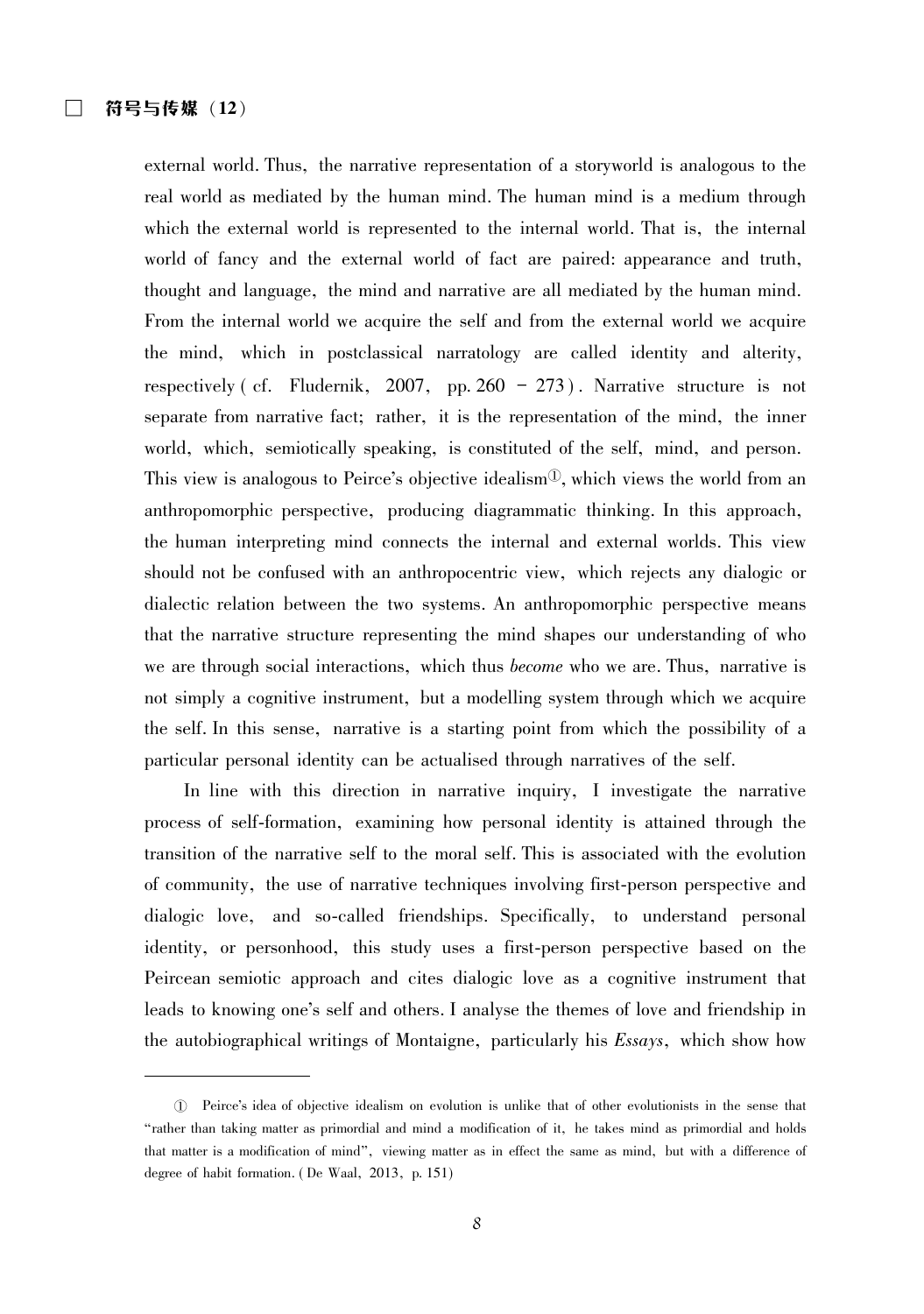the external world affects the internal world and vice versa through dialogic love. I first explain the concepts of mind, self, and person within Peirce's semiotic perspective, and the narrative process of the self. Then, I discuss the relationship between fact and fiction in autobiographical writing. Thereafter, I use the case of Montaigne to illustrate how dialogicality is achieved through love and friendship. In the last section, I discuss how autonomy of the self is operative in love within the first-person perspective, which develops into the moral self, leading to the establishment of personhood in a community.

# $\mathbb{I}$ . The Sign in Person

What is personal identity? In other words, how can I know who I am, as I am now? How can I claim things that belong to me as mine? Is personal identity a matter of body or brain, or a continuity of memory or soul? Baker (2013) argued that the first-person perspective naturalises a property as one's own. She argued that this process has two stages: " $(1)$  the rudimentary stage, which human infants (and some other people without language) share with certain nonhuman animals, and (2) the robust stage, which is available only to persons with complex conceptual and linguistic abilities." (p. xxii)

The two stages can be explained from Peirce's semiotic perspective. First, the rudimentary stage, during which the subject of the experience reacts to an external phenomenon, entails a double consciousness of effort and resistance. Peirce explains resistance as evidence of self-assertion. (Peirce, 1998, p. 4) For example, a child is warned by his mother not to touch a stove because it is hot. But the child touches it anyway, and finds that his mother is right. This is a moment of selfconsciousness in the child's mind, as he becomes aware of his ignorance, and acknowledges that his mother's testimony is right. (Peirce, 1931 - 1958, vol. 5, para. 223, vol. 5, para. 235, vol. 5, para. 317) Both self-assertion and selfconsciousness are aspects of the self-recognition that is active when the internal world encounters the external world. In this process, the self is externalised and can observe itself in a kind of double consciousness. This is the origin of the self. (De Waal, 2001, p. 79) The outer self and the inner self cooperative in a single action, but have different directions; that is, the centripetal and centrifugal movements of perception and volition. (Peirce, 1998, p. 268) Perception and volition bring about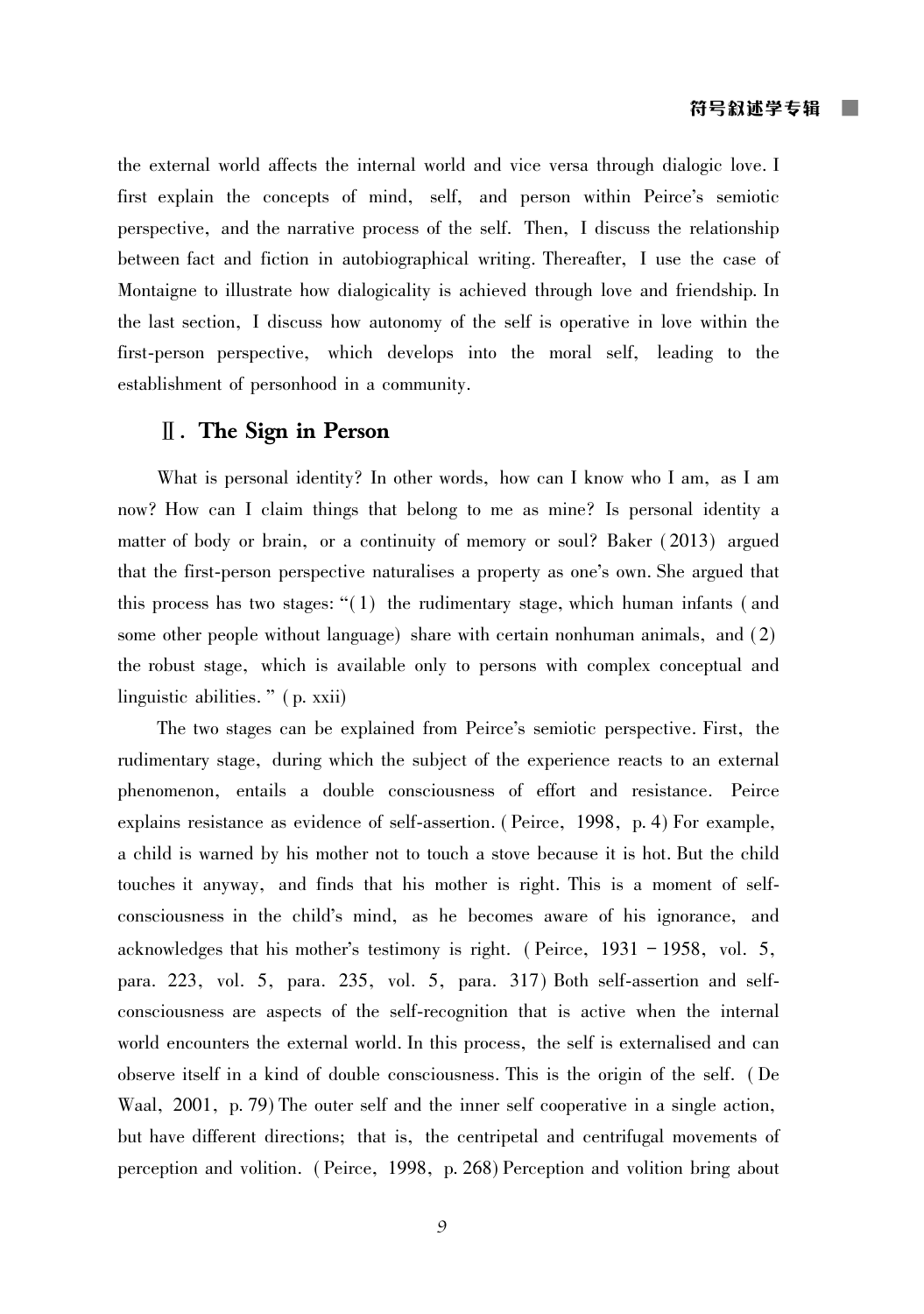a double-sided consciousness, a sense of the other and self as *altersense*<sup> $\mathbb{O}$ </sup>, a reaction between *ego* and *non-ego*. (Peirce, 1998, p. 268)

The robust stage involves a scientific conception of the self, which has a linguistic structure with the index "I". The index "I" can have two different references. The degenerate form of "I" refers only to a predicate, but the genuine form of "I" refers to an actual existence that embeds a predicate in a linguistic structure. Unlike the first stage, where self-awareness emerges through mechanical actions and reactions, or cause and effect, in the robust stage a genuine index "I" connects the real person and the linguistically structured person. In this sense, in the robust stage, a subject and predicate separately indicate their object. (see Stjernfelt, 2014, Chapter 3) Naturally, this brings out perceptual and volitional judgments about the proposition (Peirce, 1998, p. 221) "who am I?" These evaluations could lead to a mediation between fact and fantasy as a way of testing whether the self is an object of "me". In this sense, self-consciousness serves to "Mediate Cognitions, that is, Knowledges, through some third idea or process different from either the Knowing self or the Known object"<sup>2</sup> (Peirce, 1931 – 1958, vol. 7, para. 544). This leads to the dialogic process of thinking between ego and non-ego. (Peirce,  $1931 - 58$ , vol. 4, para. 6) This mediation enhances narratives of the self by means of, for example, autobiographical writing, which establishes selfhood.

Personal identity forms through the first-person perspective, which is associated with the three phases of consciousness. Together these phases establish continuity and form the self: corporeal consciousness is regarded as the "primisense"<sup>3</sup> of the self; self-consciousness is derived from the "altersense" and is based on social

<sup>1)</sup> Peirce identifies two parts of this double-sided consciousness *altersense*: "sensation" is "an event in which feeling is forced upon the mind": "willing" or "volition" is "an event in which a desire is satisfied, that is, an intense feeling is reduced". Thus, "The sense of reaction or struggle between self and another is just what this consciousness consists in. Hence, to give it a name, I propose to call it *altersense*". (Peirce,  $1931 - 1958$ , vol. 7, para. 543)

<sup>2</sup> Peirce calls this kind of cognition *medisense*, referring to "the consciousness of a middle term, or process, by which something not-self is set up over against the consciousness. All consciousness of a process belongs to this medisense". (Peirce,  $1931 - 1958$ , vol. 7, para. 544)

<sup>3</sup> Peirce explains *primisense* as a feeling, or the consciousness of firstness, as consciousness in its first state apart from anything else. Thus, feeling (primisense), altersense, and medisense constitute a kind of system. (Peirce, 1931 - 1958, vol. 7, para. 551)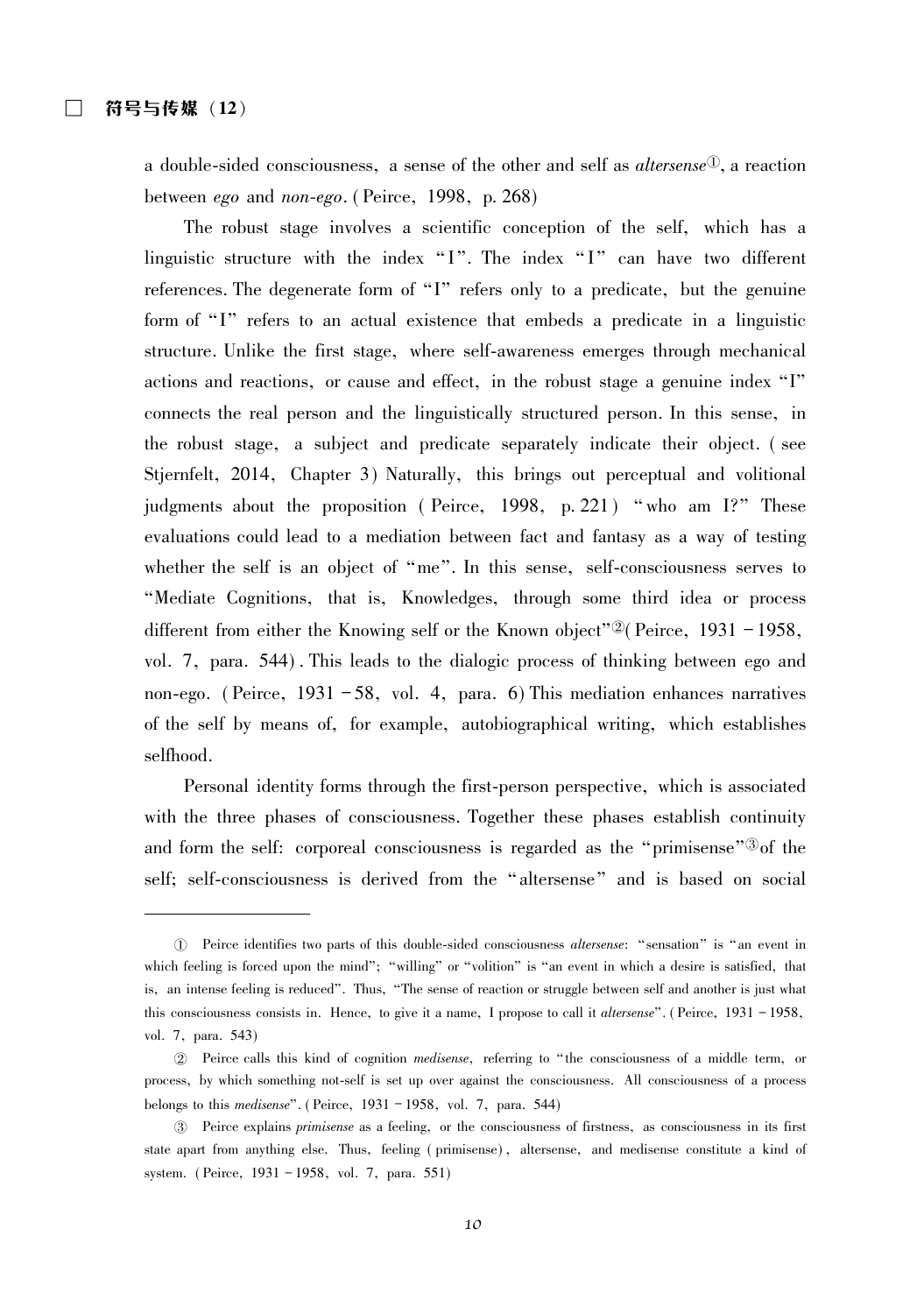consciousness; and "medisense" is a process, or a "medium between primisense and altersense, leading from the former to the latter" (Peirce,  $1931 - 1958$ , vol. 7, para. 551), and is based on spiritual consciousness or consciousness of a thirdness (see Peirce, 1998, vol. 2, para. 3). This suggests that the self is not pure, but rather is constructed in part by a narrative process, and thus it is acquired through mediated cognitions.

However, there is a very first stage that is not explained in Baker's argument for the first-person perspective. That is, a stage of possibility of the self which takes the form of self-surrender and involves the corporeal consciousness associated with *primisense*. This stage is critical, as it enables us to be aware of the role of narrative construction in creating the self (the narrativists' view), which is tied to a naturalistic view of self-making (Bruner, 2002; Löschnigg, 2010). In other words, the natural primal self, as a sign of possibility, is represented by the narrative world, which reflects who we are. Self-awareness progresses from its first stage, primisense, to altersense by way of a narrative process. In this sense, we are able to see ourselves through narrative media. Thus, we tend to rely solely on the narrative construction of the self, neglecting the ontological perspective of narrative being whose condition of being necessarily leads to the moral self within the first-person perspective. However, the possibility stage of the first-person perspective implies there can be a mimetic representation of narrative, rather than a deterministic view of narrative construction, connecting the "I" that refers to an existence based on primisense with the "I" represented by a narrative structure based on altersense. In fact, Baker explained this point in a metaphysical way, using Duns Scotus' term "haecceity", which in Greek means "thisness". (Baker, 2013, pp.  $179 - 182$ ) In this regard, we are reminded of the linguistic expression of the indexical "I", which has a double reference to both reality and appearance. This small and simple word "I" carries significant complexity and it mediates between the Outer and the Inner worlds. In this sense, the first-person perspective is a semiotic device for knowing oneself through knowing another. Herman shared this view with Baker, but adopted a different direction, drawing our attention to the "qualia" in narrative, that is, "the sense of 'what is it like' for someone or something to have a particular experience". (Herman, 2010, p. 156) This remark implies that the ultimate goal of narrative is to infer and thus to explain primisense such that *qualia* becomes a sign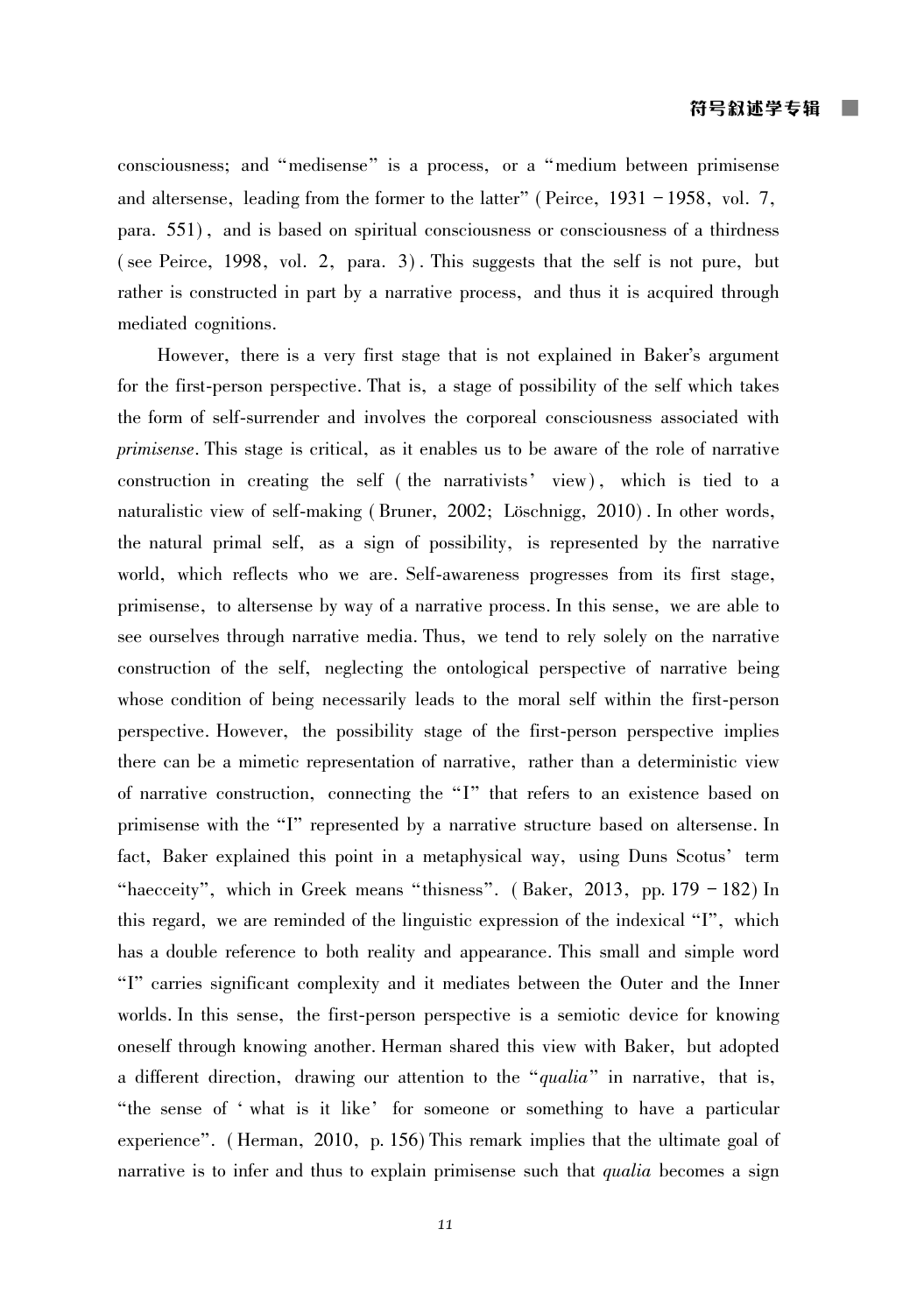of possibility captured by an interpreting or explaining narrative. Yet selfconsciousness originates only from encountering the other within the framework of social consciousness. Moreover, the self is acquired when the medisense mediates two feelings, forming a habit/idea that is originally derived from the storyworld as a quality of feeling.

In this way, the three stages of consciousness for self-formation are continuous in a surgical sense, which Peirce called synechism<sup> $\mathbb{D}$ </sup>: "the tendency to regard everything as continuous" (Peirce, 1998, vol. 2. p. 1). In this regard, for selfconsciousness involving social consciousness, continuity requires a surgical trick or an 'I-You' relationship. 2 Properties of the 'I' in real life become felt experience through this relationship. Accordingly, Peirce regarded the concept of the self as ' negative'; that is, it is constituted by ignorance and error, with a glassy essence (Peirce, 1931 – 1958, vol. 5, paras.  $225 - 237$ ). To know myself is to remark that ' all I know is that I know nothing', following Socrates (Bakewell, 2010, p. 124). Therefore, to know myself is not a natural process, but requires a surgical treatment consisting of semiotic intervention. As we have seen, there is nothing that I can claim to be mine, except for consciousness or feelings, which Peirce defined as mind. Within the Peircean perspective, the human mind is a thing in psychics just like matter in physics, which functions by connecting and making parts continuous in time and space. (cf. Peirce, 1998, vol. 1, Chapter 23) With the living mind, we are placed in a drama of creation, as narrative beings with moral selves. Thus, this idea of self-constitution illuminates personality as a "bundle of habits"<sup>3</sup> (Peirce, 1931 - 1958, vol. 6, para. 228) characterised by consistency. Thus, cooperation of the three stages of consciousness in a surgical sense is requisite for understanding narrative representation of the mind in cognitive narratology. As the etymology of

<sup>1)</sup> Peirce's definition of synechism constitutes the law of mind, which leads to a theory of evolution in a metaphysical sense, involving personal identity and community by way of intercommunication. He wrote about synechism: "The Greek word means continuity of parts brought about by surgery; 'the establishment of continuity' in a surgical sense. "(MS 946, p. 5) (Peirce, 1998, p. 1)

<sup>2</sup> What I mean by an "I-You" relation is parallel with the primordial term I-You (Ich-Du) in Martin Buber (2000, p. 15); I and you are considered a united pair.

<sup>3</sup> As Murphey (1993) pointed out, Peirce's definition of "a person" is not synonymous with that of "a human being" (p. 343). A person belongs to Peirce's category of thirdness, not the category of secondness, which refers to a general idea. (De Waal, 2001, p. 84)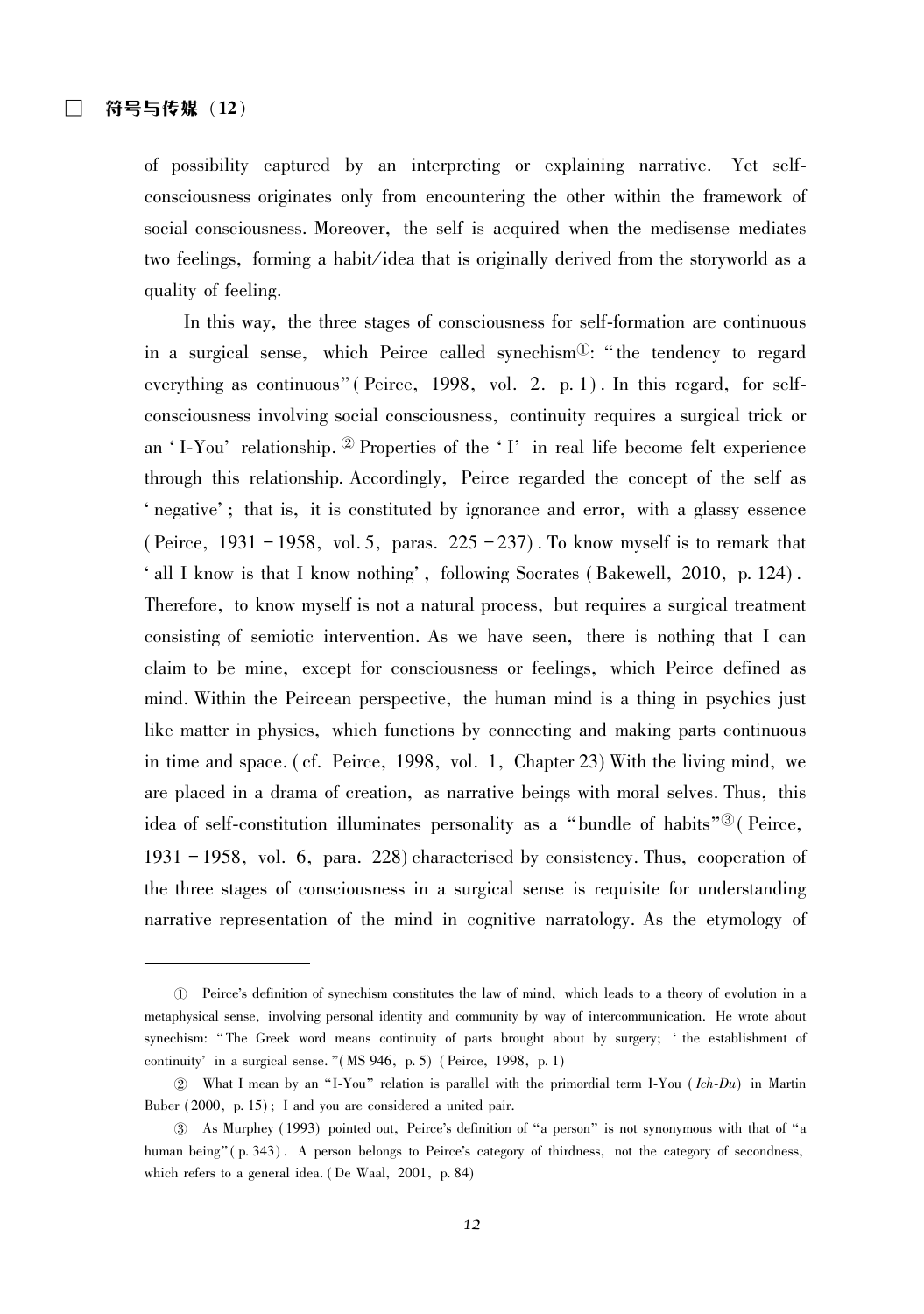narrative indicates, we are "telling for knowing".  $\mathbb{D}$  The wisdom of love, thus, is tied to self-formation, as it develops and builds personal identity, leading to coevolution with the universe.

Knowing me is equivalent to knowing you; that is, loving me is loving you. This is "a little trick"<sup>2</sup> in which "loving you" combined with "knowing you" establishes a continuity for the purpose of discovering the inner, virtual world of the self. Thus, knowing, loving and narrating  $\mathscr{B}$  are the semiotic enterprises for man. They are a sign to himself, which allows the man to know his own self.

#### Ⅲ. The Narratives of the Self: Knowing, Loving, and Narrating

As Gergen and Gergen posited (2001, p. 163), self-narratives have three characteristics. First, the social interactions used to construct self-narratives are a special characteristic. Second, the role of social interaction must be differentiated from the role of psychologically enhanced individual autonomy—in other words, selfnarrative is "the linguistic implement constructed and reconstructed by people in relationships and employed in relationships to sustain, enhance, and impede various actions" (p. 163). Third, in this sense, "self-narratives function much as histories within the society more generally" (p. 163). Gergen and Gergen's notion of selfnarratives provides a useful connection with postclassical narrative approaches to the self. They examined how the internal world is mediated by narrative structure, which they referred to as social consciousness. Moreover, as we are "mere cells in the social organism" (Peirce, 1998, p. 40), our stories function as histories with firstperson perspectives. Accordingly, if our stories are without a symbolic system because they are not connected to a social consciousness, there can be no selfevaluation or criticism to guide us to act appropriately. In this sense, real life is

<sup>1</sup> According to Hayden White, the words "narrative" and "narration", etc. derive from the Latin gnatus (knowing) and narro (tell) from the Sanskrit root gna ("know"). (White, 1981, p. 1 n. 2)

<sup>2</sup> Montaigne's scepticism is considered as a kind of little trick for knowing himself, and thus the world, appropriately. He was very passionate in pursuit of wisdom and ideas, and strikingly was also passionate about how to love, following Socrates in believing that love made the self. He wrote about his love of La Boétie in Essays. (cf. Bakewell, 2010, Chapter 7)

<sup>3</sup> In Biblical language, "to know" is equivalent to "to love". In line with this, the expression "to love your neighbor as you love yourself", indicates that loving and knowing are interrelated through cause and effect.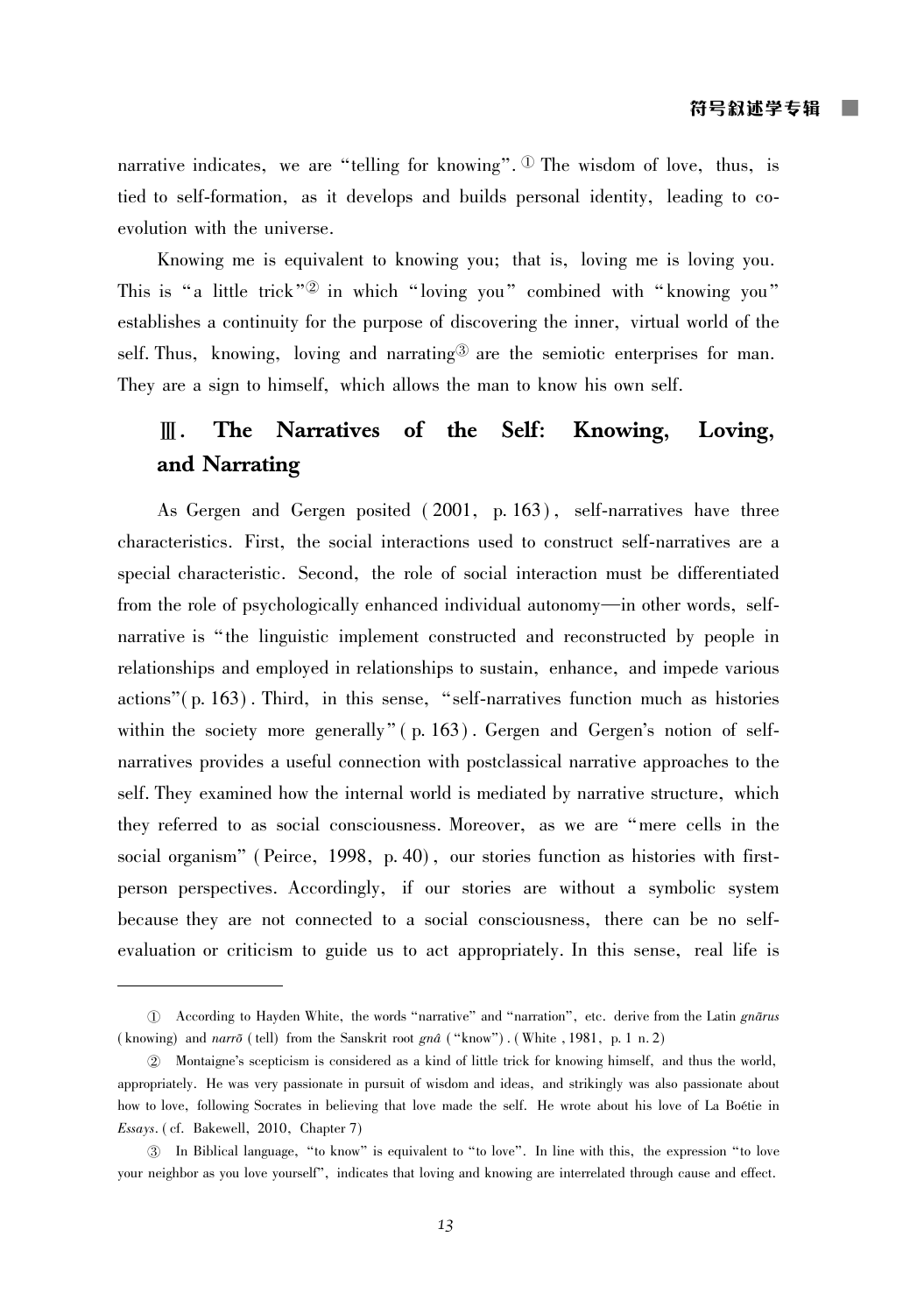represented by a narrative symbolic system, where the internal world of the self is represented for the purpose of objective investigation and evaluation. In this regard, I argue that the first-person perspective that is geared to knowing oneself is supposed to know another first. This leads to the realisation that oneself does not belong to the private self but rather belongs to a community of general ideas. In this sense, an individual, single person as a sign of possibility is integrated into a community. For this reason, I argue that autobiographical writing shows how the self is acquired through its relationship with another, who is a version of oneself after all, using the rhetoric of love and friendship.

The purpose of writing about oneself is to reveal oneself. In this sense, autobiographical writing raises the issues of realism and fictionality more than other forms of writing such as novels. (cf. Löschnigg, 2010) Generally speaking, cognitive narratology examines how the mind corresponds with consciousness, and how a person corresponds with a character in a storyworld. Thus, the self is constructed narratively. This is telling stories about the physical relationships among characters, which is about ideas, feelings, and consciousness that produce, through a narrative process, a sense of "what it is like". In this way, the narrative self is formed by exchanges and interchanges of ideas in a storyworld.

Unlike a fictional narrative, in which the characters are fictional and represent established ideas, an autobiographical narrative, whose characters are real, represents the characters' possibilities. (cf. Bruner, 2002, pp.  $13 - 14$ ; Ricoeur, 1990, Chapter 5) Whereas self-narratives are designed to investigate the internal world and connect to the external world on a community or historical level, autobiographical narratives concern the individual self and are concerned with an intimate relationship between oneself and another. In such a narrative, a character plays the role of oneself, who is the sign of a possibility that can be actualised by an encounter with another. Thus, the index "I" has a double reference: a private self, drawn from real life, and a narrated self, created in the writing. Accordingly, there are two "I"s: the experiencing "I" and the narrating "I". However, as Löschnigg rightly pointed out, the narrating "I" has psychological autonomy, but should not be separated from the experiencing "I" and allowed to override it. He suggested that the experiencing "I" should affect the narrating "I"  $(2010, p. 257)$ . I believe that this stance allows cognitive narratology to understand life events through a narrative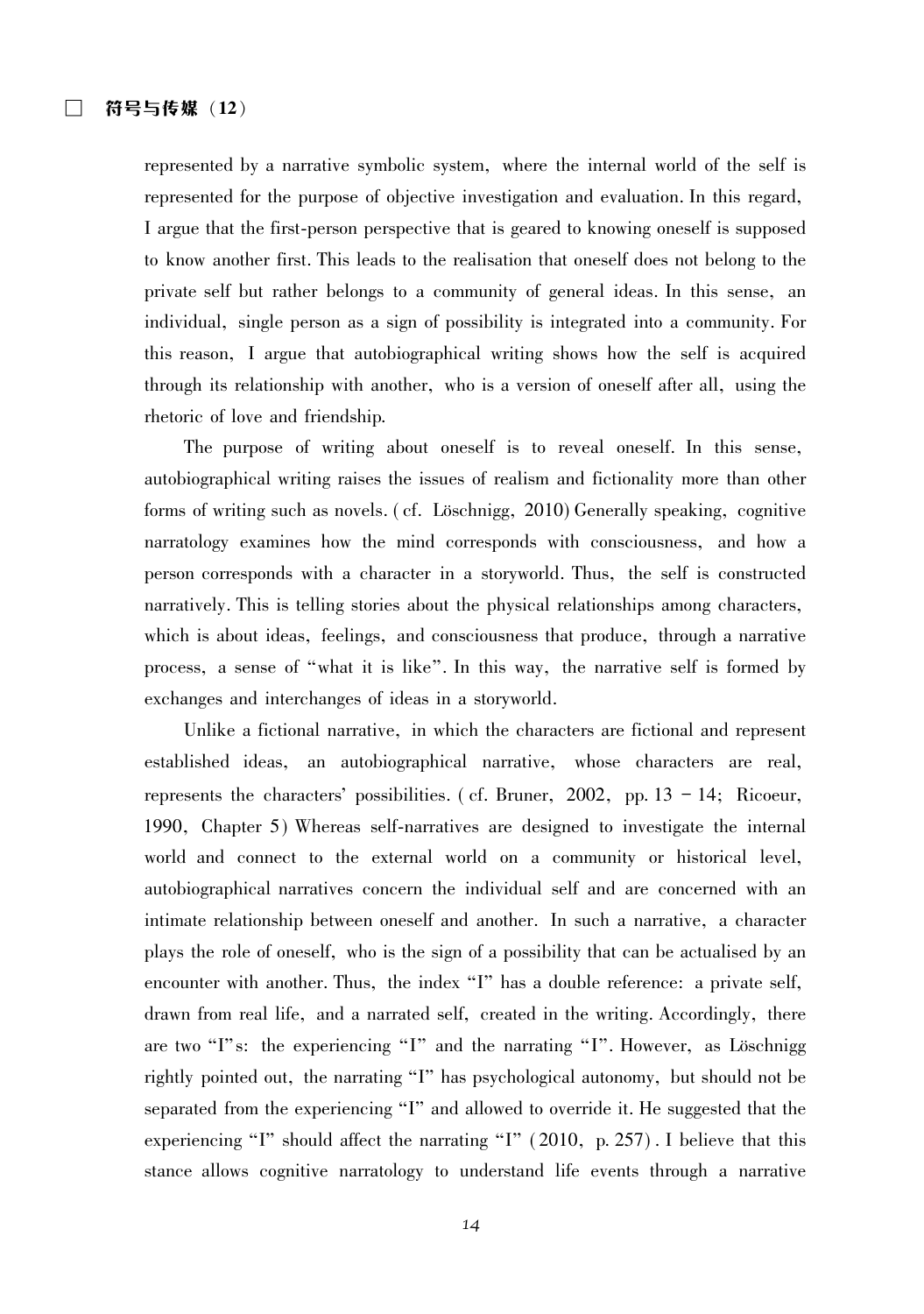world. In this sense, we are symbolically mediated animals in that we are forced to use "a little trick" to know both the internal and external worlds. We follow a model of self-controlled behaviours to form habits, and these habits allow others and ourselves to recognise "who I am". In this sense, the "I-and-You position", as an intimate relationship in a dialogic situation in the form of oral narrative, is important for experiencing "I". It is a way of seeing another as one's alter ego by loving him or her. This is one's love story, that is, love for an idea of oneself based on one's primisense of what is possible. Peirce's lovely expression illustrates this creative aspect of love:

It is my creation. It is my creature [...] it is a little person. I love it; and I sink myself in perfecting it. It is not by dealing out cold justice to the circle of my ideas that I can make them grow, but by cherishing and tending them as I would the flowers in my garden. The philosophy we draw from John's gospel is that this is the way mind develops; and as for the cosmos, only so far as it yet is mind, and so has life, is it capable of further evolution. Love, recognising germs of loveliness in the hateful, gradually warms it into life, and makes it lovely. (Peirce, 1998, p. 354)

Montaigne's case reveals how the experiencing "I" in an intimate relationship with his friend La Boétie was transformed through self-controlled autonomous love into himself by the narrating "I" in Essays. For Montaigne, the narrating activity mediated between finitude and freedom (see Ricoeur, 1990), producing a therapeutic effect (cf. Lee, 2015). The real dialogic exchange of ideas with his friend La Boétie was represented in his autobiographical writing, perhaps with some exaggeration. However, Montaigne was more concerned with ideas about love and dialogue with his friend, than with realism. He used the "little trick" of scepticism to learn how to live appropriately. According to Bakewell, Montaigne seemed to have a purpose in life, to know how to live in the world. Thus, he was interested in practical philosophies such as Stoicism, Epicureanism, and Scepticism. Montaigne asked himself "What do I know?" His desire to live appropriately meant he viewed even Socrates' remark "All I know is that I do not know" sceptically. (Bakewell, 2010, p. 124)

This attitude brings us to the concept of truth as it relates to knowledge formation. Appearance and truth should not rely on naturalism or psychologism. They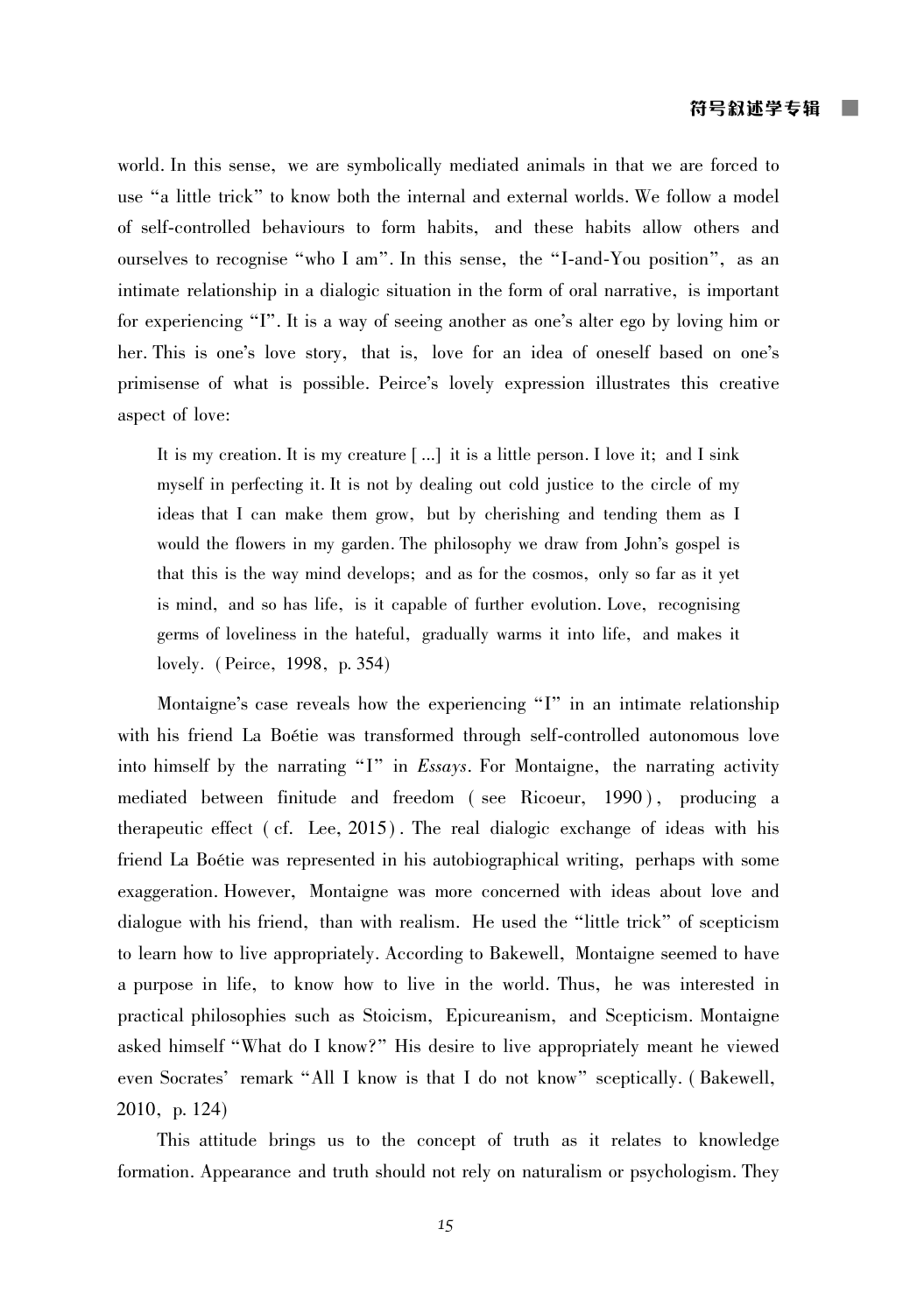are inferences based upon experience. Truth is attained not by correspondence but by convergence (Peirce,  $1931 - 1958$ , vol. 7, para. 110), and the human mind interprets community as "co-duction". This view can illuminate how the individual self builds a personal identity. Thus, at first, one makes assumptions about oneself, and proceeds to build an identity using a symbolic system or other people's testimony. Subsequently, one becomes knowledgeable about oneself and the world. This process of self-formation based on knowledge is nothing but habit formation. In this regard, a factual life event is represented not as a copy or as an analogical relation. For this reason, realism in autobiographical writing is not unlike realism in other fictional narratives, as it shares the concept of narrativity based on experientiality<sup> $\mathbb{U}$ </sup> as a mimetic representation of real-life events. The only difference is whether the matter described is at the private or communal level. All of these objective ideas about the self contrast with Descartes'idea of the private self as arising from thinking. Thoughts are not private, but inherently public. (De Waal, 2013, pp.  $153 - 154$ ) The human mind is like a law, functioning and mediating two or more parts to establish continuity in the chronotopical, virtual world of meaning. Consequently, the self is to be known in the same way the world is known: by way of signs, which is language.

Montaigne's scepticism appears to change when he considers love, in particular his friendship with La Boétie. One of Montaigne's "little tricks" is in the idea that to know oneself is to love the ideas of classical philosophers such as Socrates, Seneca, and Plutarch. As I mentioned, he used these ideas as practical advice for living, rather than just as ideas to think about. His autobiographical writing illustrates his ideas on "how to live"<sup>2</sup>, after experiencing love and loss. Montaigne was not a literary person. He was a society figure involved in law and public matters. Nevertheless, he was fond of classical philosophy. Montaigne used this dispositional quality to build his personal identity, and it was actualised after reading La Boétie's book On Voluntary Servitude. It culminated in his physically encountering La Boétie. According to Bakewell, his love of La Boétie was, at first, motivated and

<sup>1)</sup> For Fludernik, the concept of fictionality is defined as narrativity, which represents real-life experience.  $(1996, pp. 26 - 30)$ 

<sup>2</sup> Bakewell (2010) attempts to give 20 answers to a simple question "How to Live", commenting on Montaigne's ideas of practical living and his life story.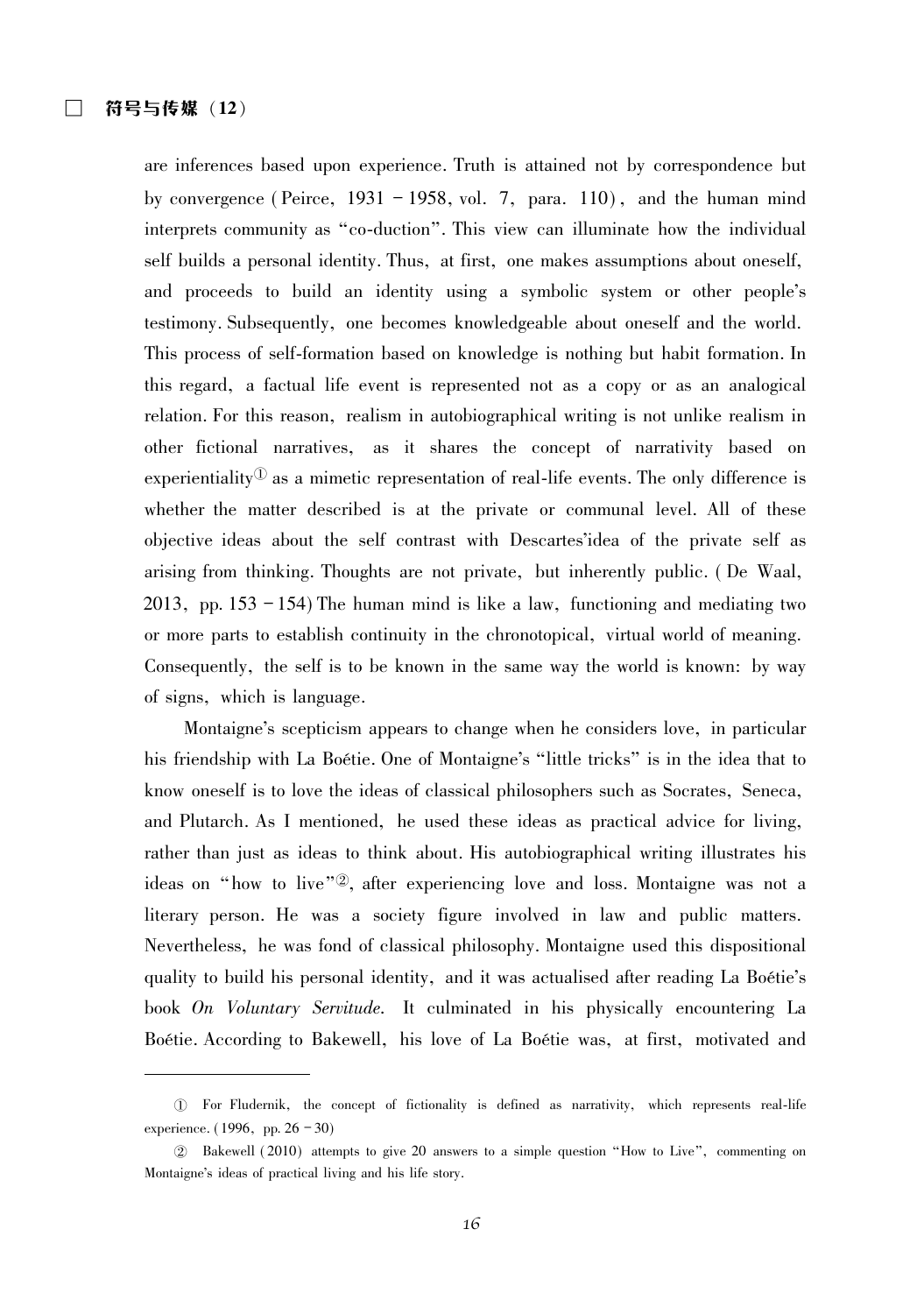fashioned by Socrates' love for his young handsome friend. Then Montaigne developed an intimate relationship that lasted for three years until La Boétie's death. (Bakewell, 2010, Chapter 5) Without the *Essays*, we would not have known of his internal journey in the service of knowing, loving and narrating. From his autobiographical writing we can infer his journey through the three stages of firstperson perspective necessary for building personal identity: *primisense*, or corporeal consciousness; *altersense*, or social consciousness; and *medisense*, or spiritual consciousness.

Here, I consider his dialogic relation with La Boétie to determine how his dispositional character, distributed as general ideas in his writing, is consistent with our experience, even today. Certainly, his ideas have been celebrated as resonant with common experience. One of this contemporaries, Pascal, remarked, "It is not in Montaigne but in myself that I find everything I see here." (Bakewell, 2010, p. 152) A few generations later, Emerson's remarks echo Pascal's: "I remember the delight and wonder in which I lived with it. It seemed to me as if I had myself written the book, in some former life, so sincerely it spoke to my thought and experience. " $(2011, pp. 139 - 40)$ 

As Bakewell pointed out, this phenomenon by which people see themselves in the Essays takes us back to Montaigne's philosophical homeland, the three classical philosophies, with their investigation of the question of how to live. (2010, p. 153) She demonstrated that Montaigne's inclination to the wisdom of love made this possible but, more importantly, the embodied wisdom in La Boétie, and Montaigne's intimate love of him, made it possible for us, contemporary readers, to share the ideas and to see ourselves in Montaigne's autobiographical writing. I investigate the narrative process of creating the self by way of love in the next section.

# IV. Dialogic Love as a Method for Self-formation

For Montaigne, to know was to love. Montaigne was so interested in studying himself that it became his metaphysics and his physics at the same time. "I study myself more than any other subject. That is my metaphysics, that is my physics."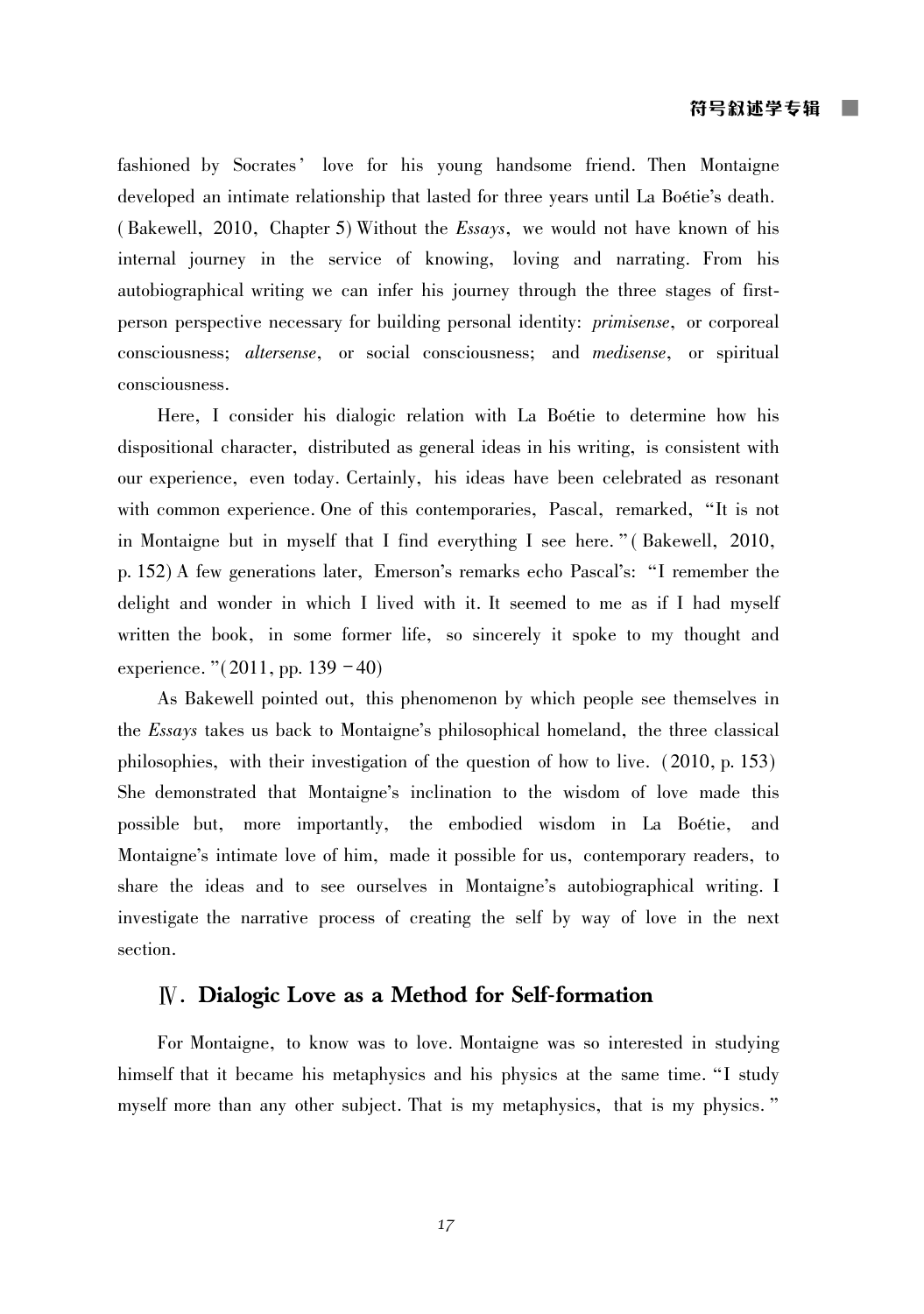(Montaigne, 2003, p. 1000) Montaigne's adoption of Seneca's advice  $\Phi$  enabled him to appreciate friendship. He expressed his feelings for La Boétie in this way: "Our souls mingle and blend with each other so completely that they efface the seam that joined them, and cannot find it again."  $($ qtd. in Bakewell, 2010, p. 93 $)$  He expressed his friendship with La Boétie as destiny or "as a great surge of love that swept them both away" (Bakewell, 2010, p. 93). His famous marginal addition reads: "If you press me to tell why I loved him, I feel that this cannot be expressed, except by answering: Because it was he, because it was I. "(Montaigne, 2012, p. 79) This remark implies a unique and intimate relationship between Montaigne and La Boétie in which they were different and independent, yet their souls were united as one seamless soul. I think that La Boétie was Montaigne's alter ego, clothed in a different body, but sharing the same general ideas. This allowed Montaigne to experience a double consciousness by recognising himself in another. Furthermore, his love for ideas allowed him to recognise La Boétie as someone who embodied the ideas in Montaigne's primisense, leading to the creation of an altersense between ego and non-ego.

Let us examine how this altersense shaped Montaigne's actions. First, their relationship, which is depicted in "Friendship" in the  $Essays$ , appears to have been one of servant and master. His feelings towards La Boétie were manifested as worship or self-surrender. Such relationships are characterised by tyrannical dominance, which was described in La Boétie's book On Voluntary Servitude and at the same time reflects Socrates' love of his young and handsome friend, Alcibiades. <sup>2</sup> In sum, Montaigne was positioned as a servant offering voluntary servitude to be united with his master, La Boétie. As Montaigne rightly said, he could not explain his feelings toward him, thinking it was destiny, until he experienced La Boetie's death. Therefore, the first stage of love, in the form of a slave-and-master

① Montaigne followed Seneca's advice after La Boétie's death: "a wise man should be so good at making new friends that he can replace an old one without skipping a beat"; yet, according to Bakewell, "he did not really feel that anyone could replace the original". (Bakewell, 2010, p. 107)

 $\textcircled{2}$  This relationship denotes a kind of love based on self-surrender or self-denial, which is embodied in the relationship between an ugly and wise old man, Socrates, who has a very beautiful soul, and his goodlooking young friend, Alcibiades. According to Bakewell, Montaigne described La Boétie's character and appearance as being similar to Socrates'  $(2010, pp.92-95)$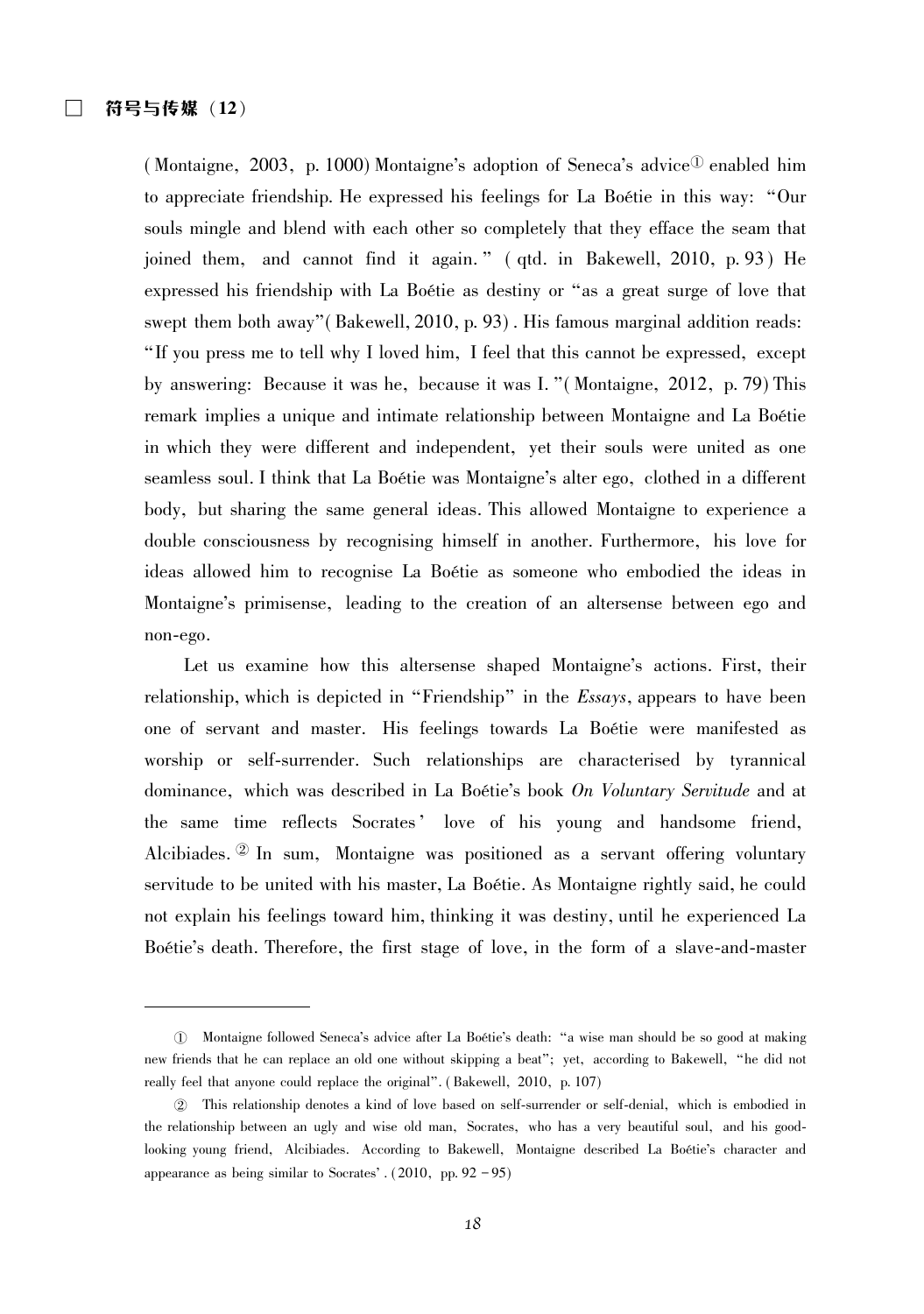relationship, allowed Montaigne to recognise the ideas of similarity-in-difference.  $\mathbb{D}$ 

Second, Montaigne's love reconciled the gap between two feelings, that is, it was not a way of blending or uniting those feelings but of mediating them through a dialogic relation of "friendship". In line with this, Montaigne argued that friendship is like an explanatory tone, unlike the first stage of love which was characterized by his passionate feelings towards La Boétie. He wrote:

In friendship there is general, universal warmth, tempered, moreover, and even, a constant and settled warmth, all gentleness and smoothness that has nothing harsh and stinging about it. [...] Friendship, on the contrary, is enjoyed all the more as it is desired; since it is spiritual, and the soul is refined by practicing it, it arises, is nurtured, and is only enhanced by enjoyment. (2012, p. 76)

Montaigne compared friendship with other types of love, such as love between father and son, or man and woman, stressing that friendship is based on equality and that friends address each other as "brother". Thus, the intensity of emotion is generalised. He described perfect friendship, but when it comes to practice, a different story arises as we witness in Montaigne's passionate and intimate feeling for La Boétie.

Montaigne's sense of loss lessened this intense feeling so that it became more general than when he first loved La Boétie. True and perfect friendship was reached as he mourned La Boétie's death.  $\mathcal{D}$  At the same time, a dialogic relationship was established between them after he lost his alter ego. Thus, Montaigne was able to provide a room for him, which La Boétie requested on his death bed, which also allowed Montaigne to have two inward dialogues: one between La Boétie and himself and the other between his old self and future self. In this regard, using a dialogic sign to mediate between ego and alter ego actualised his self-formation, producing

<sup>1)</sup> This stage of love demonstrated their "intimate" relationship created a feeling of union that elicited personal emotions associated with their focused and purpose-driven imaginations. It was not a mere objective connection based on their common interests before they met at a festival event. The development of true friendship depends on this intimate feeling of involvement, which is a process of mediating cognition from outside-in, internalised as inner dialogue between the old and new self.

<sup>2</sup> This stage of his love for La Boétie is evaluated and justified as a true and perfect friendship thus allowing him to build autonomy of his inner life. (cf. Helm, 2010, pp. 290 - 301; Colapietro, 1989, Chapter 5)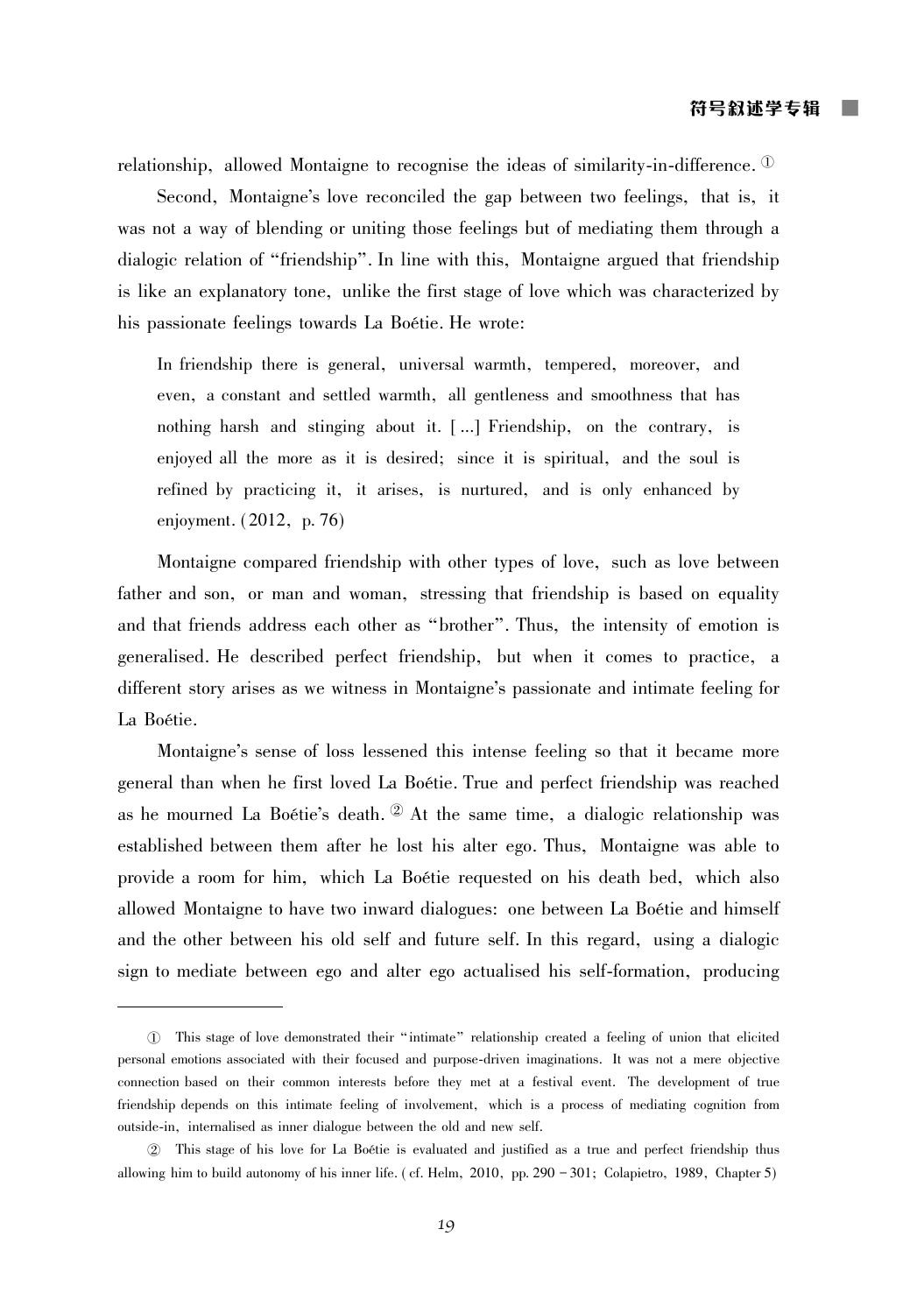stability and consistency. In the dialogic context of love and loss, Montaigne experienced loss as separation, while observing the last moment of La Boétie's life. At that time, Montaigne's feelings became alienated from La Boétie, after hearing La Boétie's strange and absurd request:

He began to entreat me again and again with extreme affections to give him a place; so that I was afraid his judgement was shaken. Even when I had remonstrated with him very gently that he was letting the illness carry him away and that these were not the words of a man in his sound mind, he did not give in at first and repeated even more strongly: "My brother, my brother, do you refuse me a place?" This [continued] until he forced me to convince him by reason and tell him that since he was breathing and speaking and had a body, consequently, he had his place. "True, true" he answered me then, "I have one, but it is not the one I need; and then when all is said, I have no being left." (qtd. in Bakewell, 2010, p. 105)

After surviving the loss, he restored his strength by reconciling real life (with contingency) and fancy (as a form of knowledge), an attitude he took from his classical forebears. This was a reconciliation of finitude and freedom, as well as of the external and the internal world. He not only modelled a philosophical system, but experienced and internalised a real life situation. The *Essays* was produced as his testimony to surviving love and loss in real life. Moreover, he kept a promise to leave a place for La Boétie, not only physically but also spiritually, as the *Essays* proves. They were motivated and fashioned by La Boétie, whom he loved. Montaigne's ideas influenced later generations to adopt his attitude to human nature: "At times, we are as different from ourselves as we are from others. The surest way to be taken in is to think oneself craftier than other people. Chance and caprice rule the world." (Bakewell, 2010, p. 150) In this regard, all of us have a two-part dialogic self: the self and other on the external plane, and the old and the new self on the internal plane.

Dialogue as an oral narrative presupposes the "I-and-You position" in autobiographical writing. In the dialogue between La Boétie and Montaigne at the bedside, just before La Boétie dies, the gap between what they say and what they mean is open to interpretation. (cf. Thomas, 2007, p. 83) In fact. La Boétie's request to have a place prepared for him can be interpreted as every human's need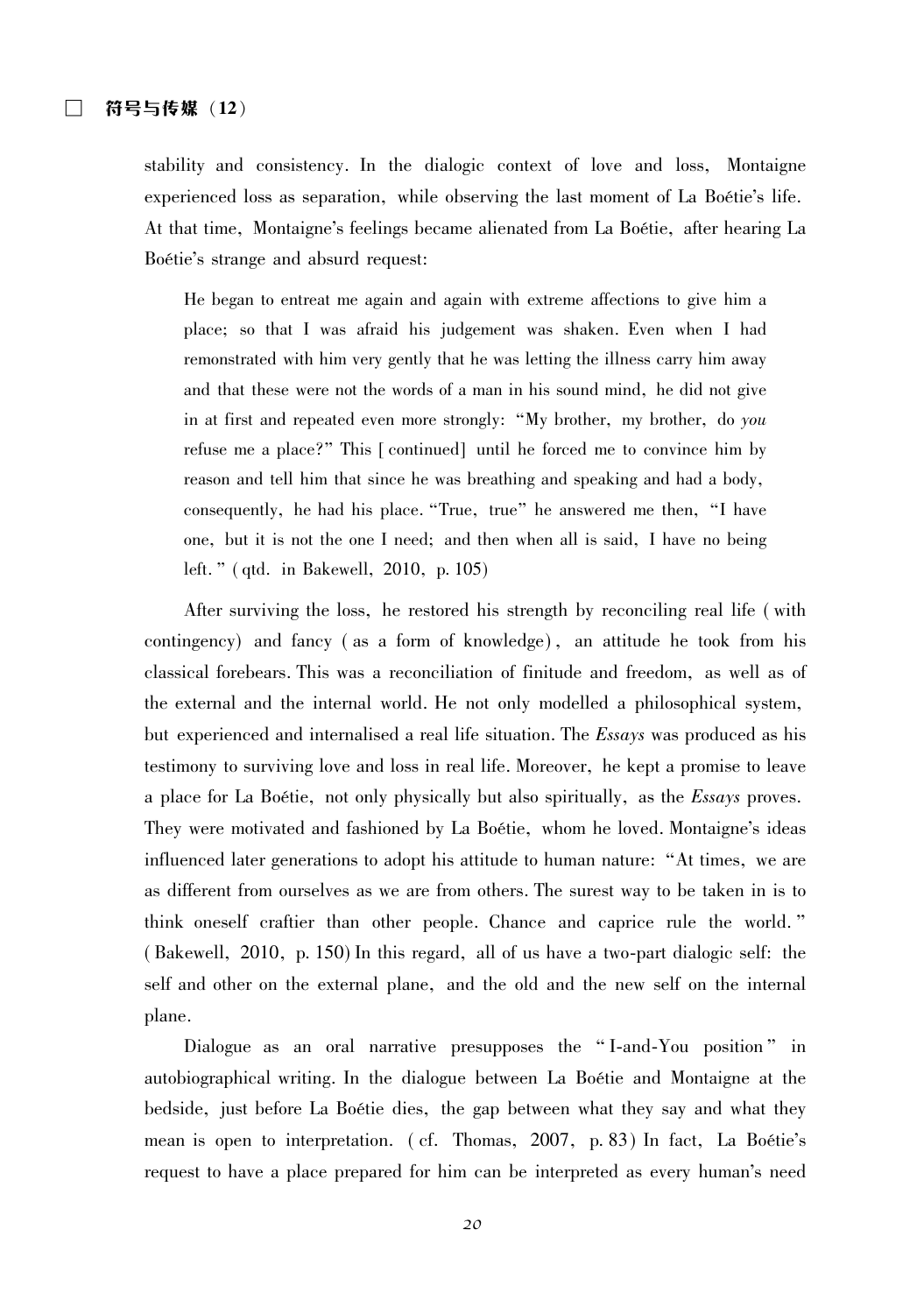for a dialogue partner who makes one rational and logical. Oral narratives, which appear verbatim in narrational form, demonstrate the process through which the dialogic external event is internalised through narration.  $\Omega$ Autobiographical writing in particular—life events in a unique dialogic situation—is a form of commentary on remembered events. Thus, the experiencing "I" in a dialogic situation, as in a storyworld or real-life situation, is represented by the narrating "I" through mediating cognitions. Generally speaking, dialogue and narration are showing and telling a narrative, respectively, according to Plato's distinction between mimesis and the poet's voice.

# V. Narrative Dialectic: Love, Friendship and Self

As we have seen, Montaigne's concept of friendship and its practice in his life reveal a gap, that is, a gap between the act of loving and an autonomous verbal concept of friendship. After surviving love and loss, Montaigne appeared to bridge the gap, producing an observation of himself as another in the Essays. In this sense, his story of love and loss in "Friendship" was not made of private thoughts, but of public thoughts that show us the human essence of knowing, loving and narrating of self. He moved through the three stages of the first-person perspective: the dispositional (possible); the rudimentary; and the robust. I have argued that the dispositional stage as a sign of possibility is actualised in the rudimentary stage, where it establishes a relationship between action and reaction. In this regard, Montaigne's love for ideas was actualised in a particular relationship with La Boétie. In general, a conventional love story is recognised through the established form of a story. At the same time, each story is unique as it is about an intimate relationship between two specific persons. Montaigne sought to proudly demonstrate that his friendship with La Boétie was unique, as love stories continue to assert three centuries later.

Bruner posited that narrative dialect constitutes a relationship between the possible and the established world  $(2002, pp. 13 - 14)$ . Narratives of the self are,

<sup>1)</sup> This phenomenon is also observed from a child's egocentric speech, which Vygotsky explains as a process of internalisation of the external, social speech, which he calls inner speech. (Vygotsky, 1986, p. xxxv; cf. de Waal, 2013, pp.  $153 - 154$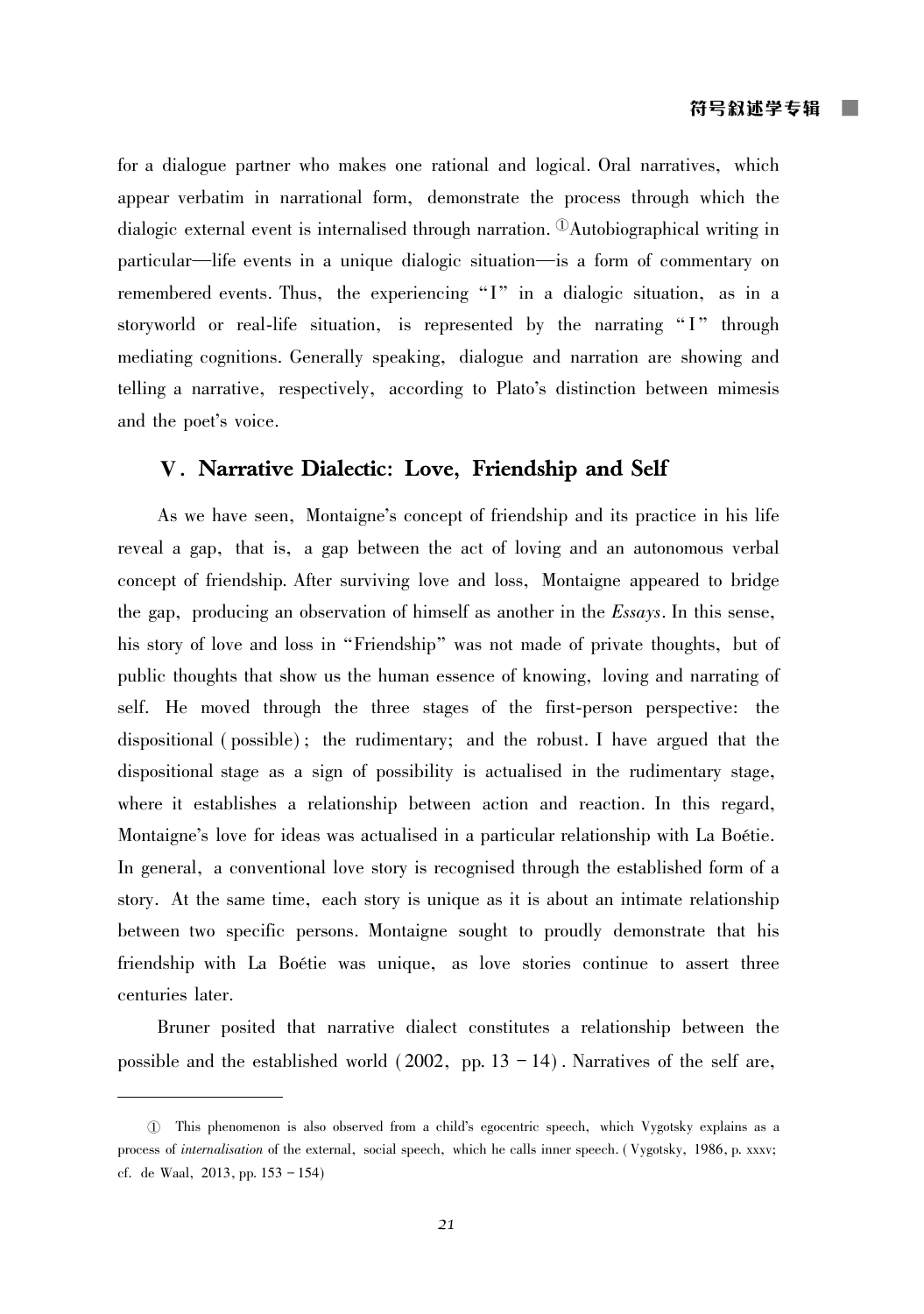on the one hand, examples of a possible world, that is, I represent myself in the form of a hypothesis with a dispositional quality based on perceptual judgment of who I am. On the other hand, in a narrative of the self, I also represent myself based on volitional judgement of what I am or what I do, which is formed from social interaction with others; in this case, a proposition is established in a narrative world where the possible love story can be actualised. By mediating the inner and relative (outer) qualities of the two worlds, the narrating "I" uses an autobiographical narrative to form a self that is based on a logical judgement, where the first-person perspective connects the narrative self in the storyworld to the moral self in the real world. In other words, knowing oneself through the possible world of self-narrative, is a prerequisite for loving the other in the established self-narrative. Thus, the dialectic love of self-narratives leads to a narrative argument for personal identity, remediating the self-hypothesis in the narratives of self. In this sense, a selfnarrative of love that moves the first-person perspective through the three stages is "a little trick" or semiotic device through which the self is acquired.

I now consider acquiring the self through other types of friendship. As I mentioned earlier, to know oneself requires a form of self-consciousness that is actually double consciousness. This double consciousness is two-sides or phases of one's consciousness. Thus, without intimate feelings for another, one's self cannot be connected to an alter ego. This phenomenon is expressed in Montaigne's relationship with La Boétie: their souls were united, yet they were individuals. It is through their friendship that they discovered their own identity through their intersubjectivity, by way of autonomous self-controlled behaviour. They both loved a general idea about themselves that was actualised in each individual. Thus, in their friendship, they were real people with both personal and impersonal characters.  $\mathbb{D}$  Accordingly, friendship is required to establish a self-arrative, as it is a form of love based on equality, and therefore allows for the exchange of positions or places in a dialogic context.

Self-identity is formed by the dialogical self in an intimate relationship with the other. In this sense, self-formation is not a metaphysical matter, but is derived from

<sup>10</sup> With reference to this idea of a person, a person is regarded as a word (Moore, 1984, p. 241; Peirce, 1931 - 1958, vol. 7, para. 591). Thus, we, as persons, are recognised by our habits of thinking.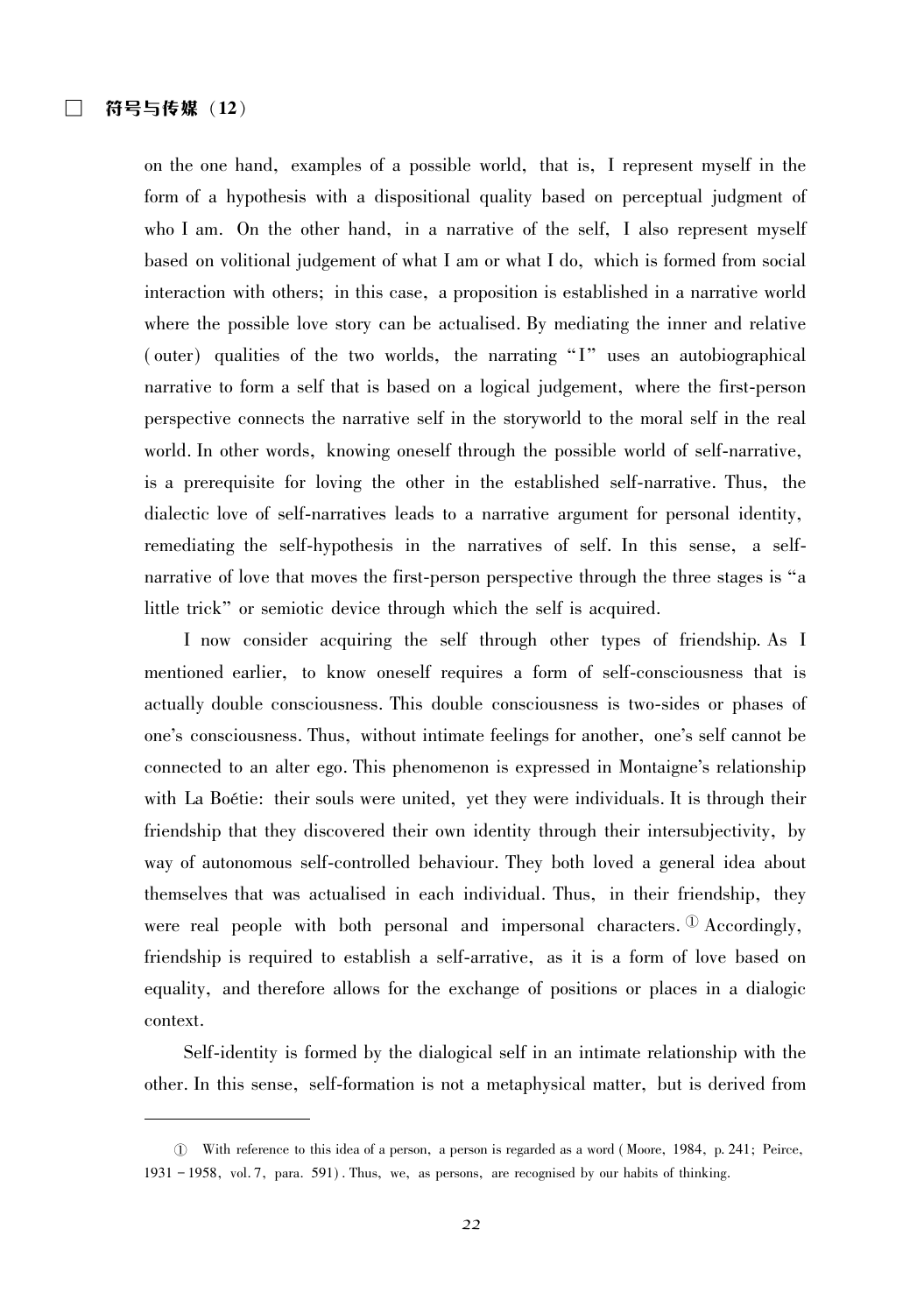the narrativisation of everyday experience. Therefore, autobiographical writing as self-narrative investigates personal identity, which is a narrative process arising from the dialectic being of dramatic narrative representation. It reveals both impersonal and personal qualities through the rhetoric of love and friendship. An individual human cannot be reduced to the nonpersonal, but can be an impersonal "bundle of habits" that maintain the stability and consistency needed to make an individual a word. (Peirce,  $1931 - 1958$ , vol. 7, para. 591) In this sense, to build one's personal identity through self-narratives is related to the process through which the communal self creates a community. To argue this point throughout the paper, I have defined dialogue and love as cognitive instruments for knowing oneself. For this reason, the possibility of love is actualised through the self-and-other relationship, which mediates the internal and external worlds. Perfect friendship as realised by Montaigne and La Boétie, provides us with a stable understanding that "oneself is another", and this demands that we love our neighbour because he or she is I. After all, we are "a cluster of stars" in the universe. Consequently, the narratives of selfbuilt on dialogic love in the *Essays*, show us ourselves as signs in another person.

#### **References:**

- Baker, L. R. (2013). Naturalism and the first-person perspective. Oxford, UK: Oxford University Press.
- Bakewell, S. (2010). How to live or life of Montaigne: In one question and twenty attempts at an answer. New York, NY: Other Press.
- Buber, M. (2000). Ich und du (Chun Bae Kim, Trans.). Buber Martin: Das dialogische Prinzip  $(pp. 7 - 122)$ . Seoul, KOR: The Christian Literature Society of Korea.
- Bruner, J. (2002). Making stories: Law, literature, life. Cambridge, MA: Harvard University Press.
- Colapietro, V. M. (1989). Peirce's approach to the self: A semiotic perspective on human subjectivity. New York, NY: State University of New York Press.
- De Waal, C. (2001). On Peirce. Belmont, CA: Wadsworth.
- De Waal, C. (2013). Peirce: A guide for the perplexed. London, UK: Bloomsbury.
- Fludernik, M. (1996). Towards a "natural" narratology. London, UK: Routledge.
- Fludernik, M. (2007). Dialogue. In D. Herman (Ed.), The Cambridge companion to narrative,  $(pp. 260 - 273)$ . Cambridge, UK: Cambridge University Press.
- Gergen, K. J., & Gergen, M. M. (2001). Narratives of the self. In L. P. Hinchman & S. K.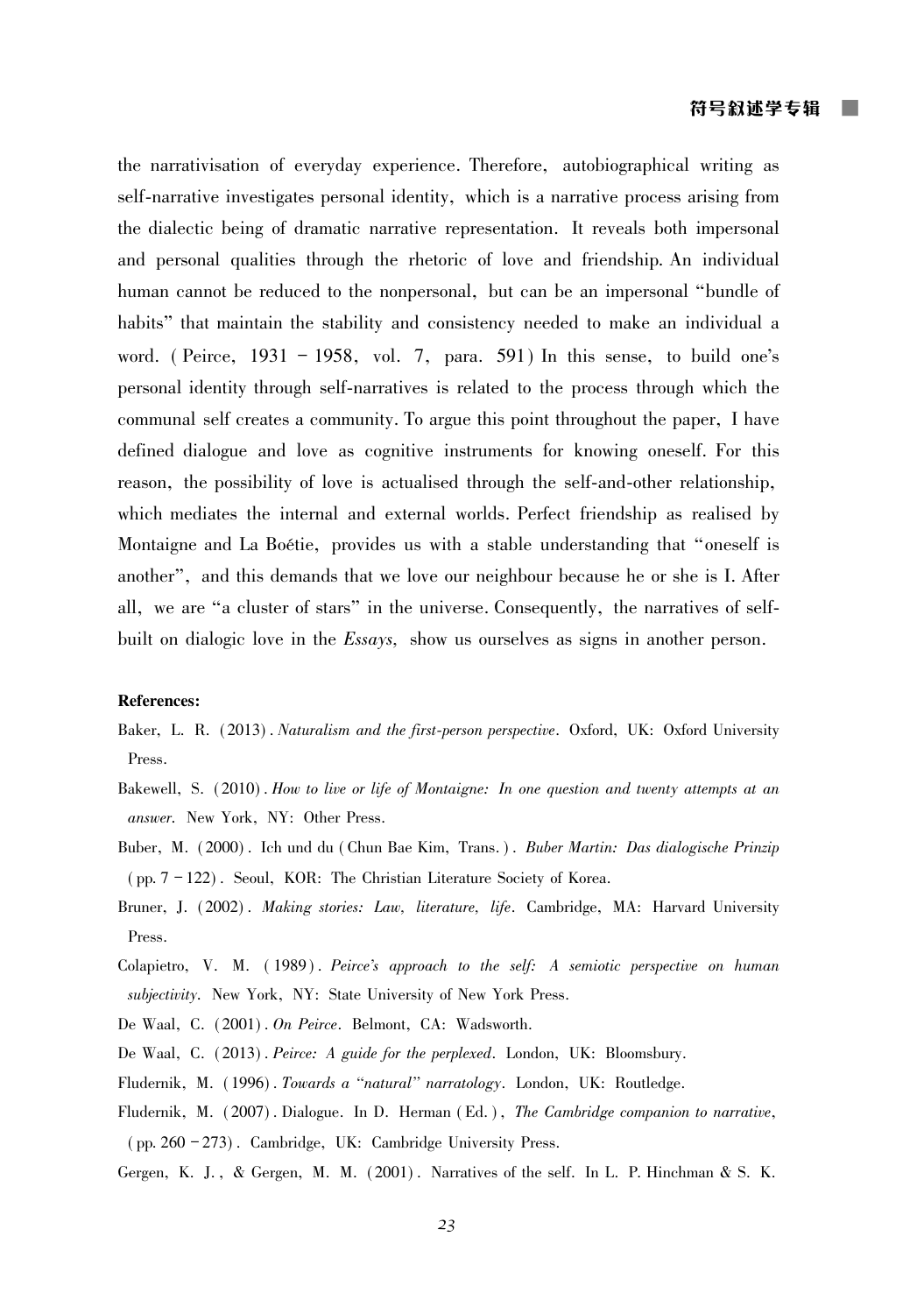Hinchman (Eds.), Memory, identity, community: The idea of narrative in the human sciences (pp. 161 - 184). New York, NY: State University of New York Press.

- Helm, B. W. (2010). Love, friendship and the self: Intimacy, identification, and the social nature of persons. Oxford, UK: Oxford University Press.
- Herman, D. (2010). Directions in cognitive narratology: Triangulating stories, media, and the mind. In J. Alber & M. Fludernik (Eds.), Postclassical narratology: Approaches and analyses (pp. 137 - 162). Columbus, OH: The Ohio State University Press.
- Houser, N. & Kloesel, C. (Eds.) (1992). The essential Peirce: Selected philosophical writings, (Vol. 1). Bloomington, IN: Indiana University Press. (Originally published  $1867 - 1893$ ).
- Lee, Y. (2015). The semiotics of emotion and narrative therapy in the case of Montaigne. Semiotica, 204(2/4), 21-31.
- Löschnigg, M. (2010). Postclassical narratology and the theory of autobiography. In J. Alber & M. Fludernik (Eds.), Postclassical narratology: Approaches and analyses (pp. 255 – 274). Columbus, OH: The Ohio State University Press.
- Montaigne, M. (2003). The complete works (D. M. Frame, Trans.). New York, NY: Everyman's Library.
- Montaigne, M (2012). Montaigne: Selected essays with La Boétie's discourse on voluntary servitude (J. B. Atkinson & D. Sices, Trans.). Indianapolis, IN; Cambridge, UK: Hackett Publishing Company, Inc.
- Moore, E. et al. (Eds.) (1984). Writings of Charles S. Peirce: A chronological edition (Vol. 2). (1867-1871). Bloomington, IN: Indiana University Press. (Originally published 1867-1871)
- Murphey, M. G. (1993). The development of Peirce's philosophy. Indianapolis, IN: Hackett Publishing Company.
- Peirce, C. S. (1931 1958). Collected papers of Charles S. Peirce, 8 vols. C. Hartshorne and p. Weiss (Eds.) (vols.  $1-6$ ); A. W. Burks (Ed.) (vols.  $7-8$ ). Cambridge, MA: Harvard University Press.
- Peirce, C. S. (1998). The essential Peirce: Selected philosophical writings, (Vol. 2). The Peirce Edition Project. Bloomington and Indianapolis: Indiana University Press. (Originally published  $1893 - 1913$ .
- Ricoeur, P. (1990). Oneself as another (K. Blamey, Trans.). Chicago: The University of Chicago Press.
- Stjernfelt, F. (2014). Natural propositions: The actuality of Peirce's doctrine of Dici-signs. Boston, MA: Docent Press.
- Thomas, B. (2007), Dialogue. In D. Herman (Ed.), The Cambridge companion to narrative (pp. 80 - 93). Cambridge, UK: Cambridge University Press.